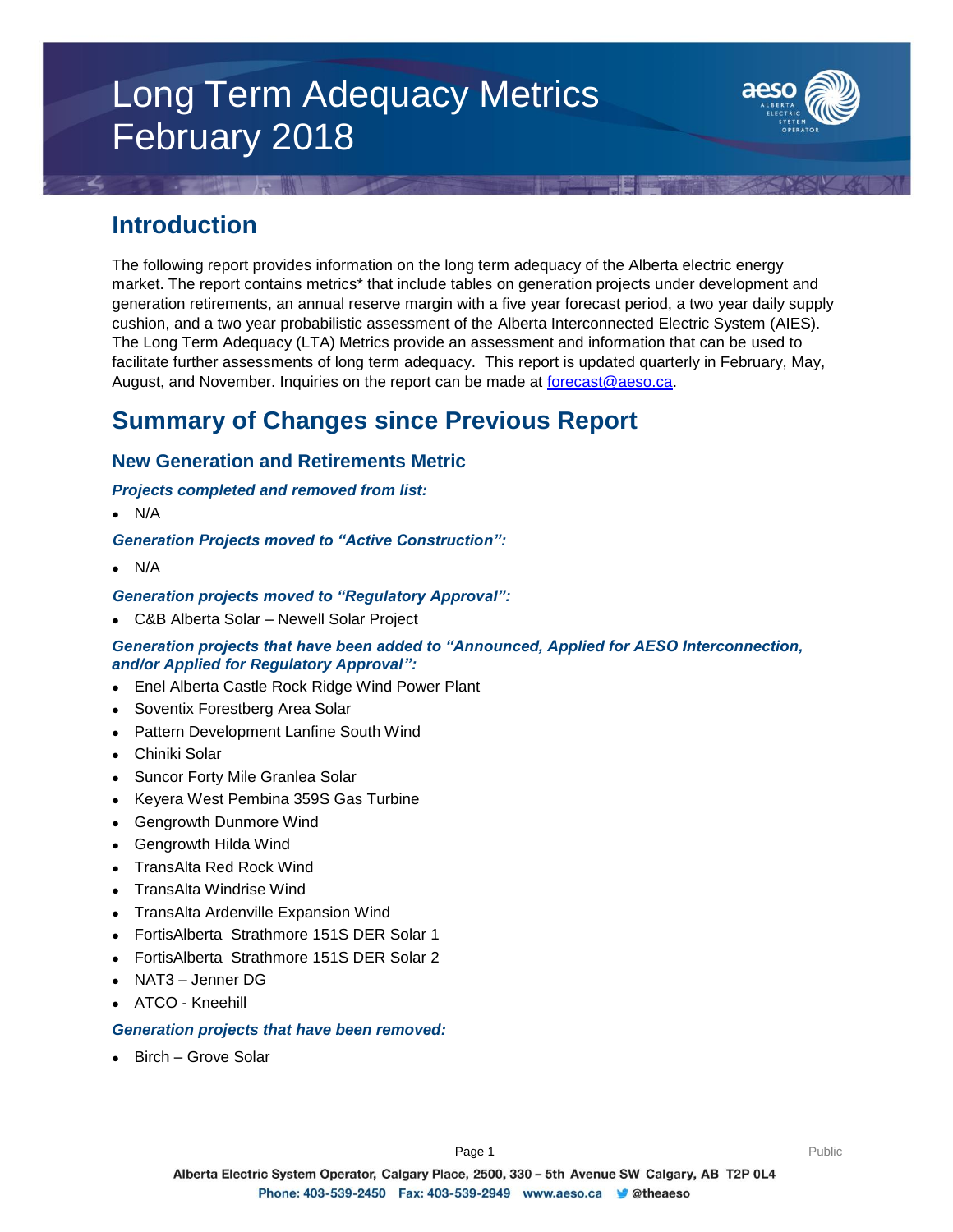# aeso

### *Other changes to generation projects***:**

| <b>Project</b>                           | <b>Change</b>                     |
|------------------------------------------|-----------------------------------|
| Enel - Riverview Wind Farm               | New ISD of Jun-2019 from May-2019 |
| Alberta Wind Energy - Windy Point        | New ISD of Mar-2019 from Sep-2018 |
| Suncor - Hand Hills                      | New ISD of Oct-2019 from Sep-2019 |
| Enbridge - WhiteTail Peaking             | New ISD of Oct-2018 from Jun-2018 |
| Capital Power - Genesee 4                | New ISD of Mar-2021 from Dec-2020 |
| Capital Power - Genesee 5                | New ISD of Feb-2022 from Dec-2021 |
| <b>RESC - McLaughlin WAGF</b>            | New ISD of Dec-2019 from Oct-2018 |
| Enmax - Calgary Energy Centre Peaking    | New ISD of Dec-2021 from Jul-2019 |
| Inter Pipeline - Strathcona Cogeneration | New ISD of Mar-2020 from Jun-2019 |
| Capital Power - Halkirk 2                | New ISD of Dec-2019 from Jan-2019 |
| Greengate Power - Stirling Wind          | New ISD of Jul-2019 from Nov-2018 |
| Turning Point Gen - Canyon Creek PHES    | New ISD of Jan-2020 from Jun-2020 |
| <b>RESC - Forty Mile WAGF</b>            | New ISD of Jun-2019 from Jul-2019 |
| NextEra - Ghost Pine Battery ES System   | New ISD of Sep-2018 from Jan-2018 |
| Suncor - Forty Mile Granlea WAGF         | New ISD of Nov-2019 from Sep-2019 |
| Fortis - 421S Hays DG PV                 | New ISD of Jul-2018 from Jun-2018 |
| Fortis - 275S Jenner Solar DER           | New ISD of Jun-2019 from Nov-2019 |
| Fortis - 257S Hull P/V                   | New ISD of Jul-2018 from Jun-2018 |
| Fortis - 158S Vauxhall DG PV             | New ISD of Jul-2018 from Jun-2018 |
| Fortis - Spring Coulee 385S Solar DG     | New ISD of May-2019 from Apr-2019 |
| Fortis - Stavely 349S DER Solar Part 1   | New ISD of Aug-2018 from Jul-2018 |
| Fortis - Stavely 349S DER Solar Part 2   | New ISD of Aug-2018 from Jul-2018 |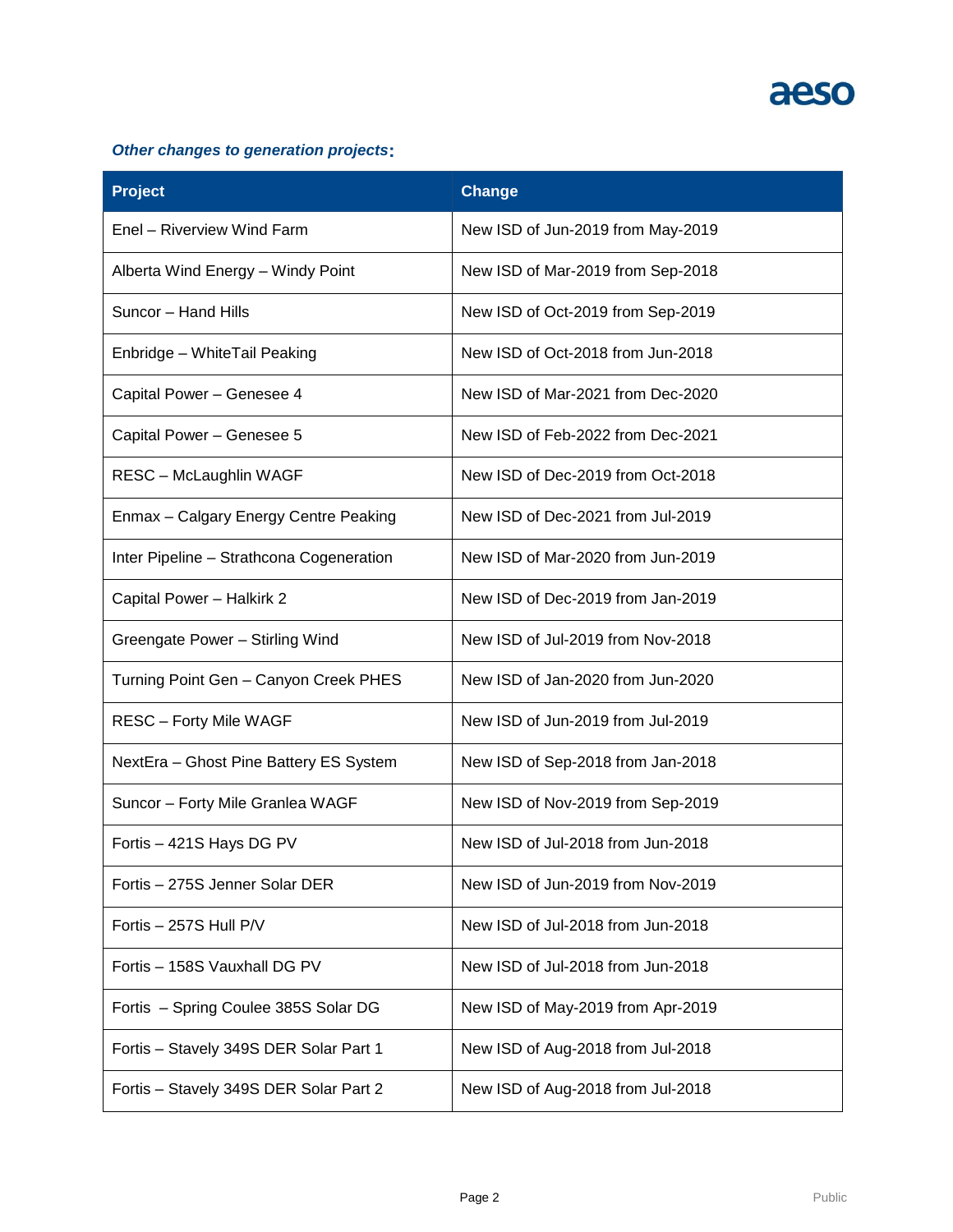# aeso

| Fortis - Krafte 257S Hull DER Solar   | New ISD of Jul-2018 from May-2018 |
|---------------------------------------|-----------------------------------|
| Fortis - Buffalo Atlee Cluster 3 WAGF | New ISD of Aug-2018 from May-2018 |
| EDF EN - Cypress WAGF                 | New ISD of May-2019 from Mar-2019 |
| TransAlta – Garden Plain Wind         | New ISD of Sep-2019 from Dec-2019 |
| Fortis - Conrad DER Solar             | New ISD of Jun-2019 from Apr-2019 |
| Fortis - Coaldale Cogen DER           | New ISD of Nov-2019 from Oct-2018 |
| Fortis - Vauxhall Solar DER           | New ISD of Dec-2018 from Jan-2019 |
| Fortis – Namaka DER Solar             | New ISD of Nov-2018 from May-2018 |
| Fortis - Empress DER Solar            | New ISD of Oct-2018 from May-2019 |
| Fortis - Carseland Solar              | New ISD of Jul-2019 from Jul-2018 |
| EPCOR - WSI DG Solar                  | New ISD of Oct-2018 from May-2018 |
| Fortis - Gleichen DG Solar            | New ISD of Oct-2018 from Aug-2018 |
| ATCO - Coronation 802S Solar DG       | New ISD of Mar-2019 from Oct-2018 |

### **Reserve Margin Metric\***

The reserve margin has been updated to reflect changes to the project list.

### **Supply Cushion Metric\***

The forecast supply cushion has been updated to reflect the new time period.

### **Two Year Probability of Supply Adequacy Shortfall Metric\***

New values for the metric have been calculated with Total Energy Not Served equaling 39 MWh. This value is below the 1,600 MWh threshold.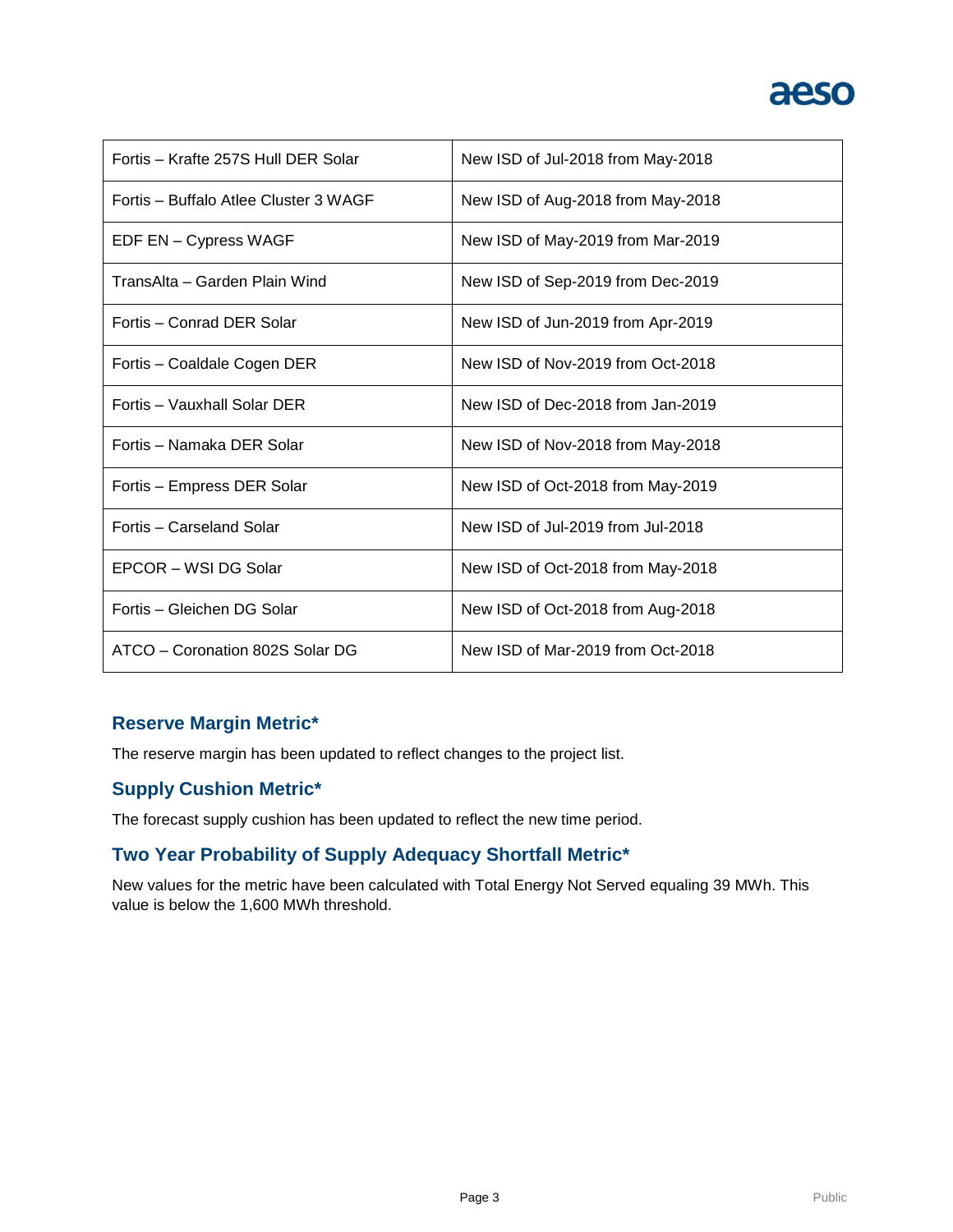

### **New Generation Projects and Retirements Metric**

The New Generation Projects and Retirements Metric is a summary of generation at various stages of development in Alberta and is shown in Tables 1 to 4 below. In Alberta's deregulated electricity market competitive forces determine the location, magnitude and timing of new generation additions. Information on prospective generation additions and retirements provides context for the future market in Alberta. The information is drawn from a variety of public sources and includes new generation, changes to existing generation and the retirement of generating units. Changes in project in-service dates (ISDs) and regulatory stages occur as projects move forward and/or market conditions change. Current information on connection project ISDs can be found in the [AESO Project List](https://www.aeso.ca/grid/connecting-to-the-grid/) and information on power plant applications can be found at the **Alberta Utilities Commission** website.

| Sponsor(s)                 | <b>Project Name</b>     | <b>Fuel</b> | <b>Unit</b><br>Capacity* | ISD*     |
|----------------------------|-------------------------|-------------|--------------------------|----------|
| Cenovus                    | Christina Lake Phase 1F | Gas         | 101                      | Feb-2018 |
| Medicine Hat               | <b>CMH 16</b>           | Gas         | 43                       | Feb-2018 |
| Fortis                     | <b>Brooks DER Solar</b> | Solar       | 15                       | Feb-2018 |
| Suncor                     | Fort Hills 1            | Gas         | 100                      | Feb-2018 |
| Suncor                     | Fort Hills 2            | Gas         | 99                       | Feb-2018 |
| <b>BluEarth Renewables</b> | <b>Brooks JBS</b>       | Gas         | 15                       | Oct-2018 |
| Total (MW)                 |                         |             | 373                      |          |

#### **Table 1: Generation Projects under Construction**

*\*Unit Capacity – Expected MW capacity; ISD – Estimated in-service date*

#### **Table 2: Generation Projects with Regulatory Approval**

| Sponsor(s)           | <b>Project Name</b>      | <b>Fuel</b> | <b>Unit</b><br><b>Capacity</b> | <b>ISD</b> |
|----------------------|--------------------------|-------------|--------------------------------|------------|
| <b>BowArk Energy</b> | Queenstown Power Plant   | Gas         | 80                             | Mar-2018   |
| Fortis               | Genalta Bellshill        | Gas         | 5                              | Jun-2018   |
| <b>Fortis</b>        | 158S Vauxhall DG PV      | Solar       | 16                             | Jul-2018   |
| <b>Fortis</b>        | 421S Hays DG PV          | Solar       | 23                             | Jul-2018   |
| Enbridge             | <b>WhiteTail Peaking</b> | Gas         | 200                            | Oct-2018   |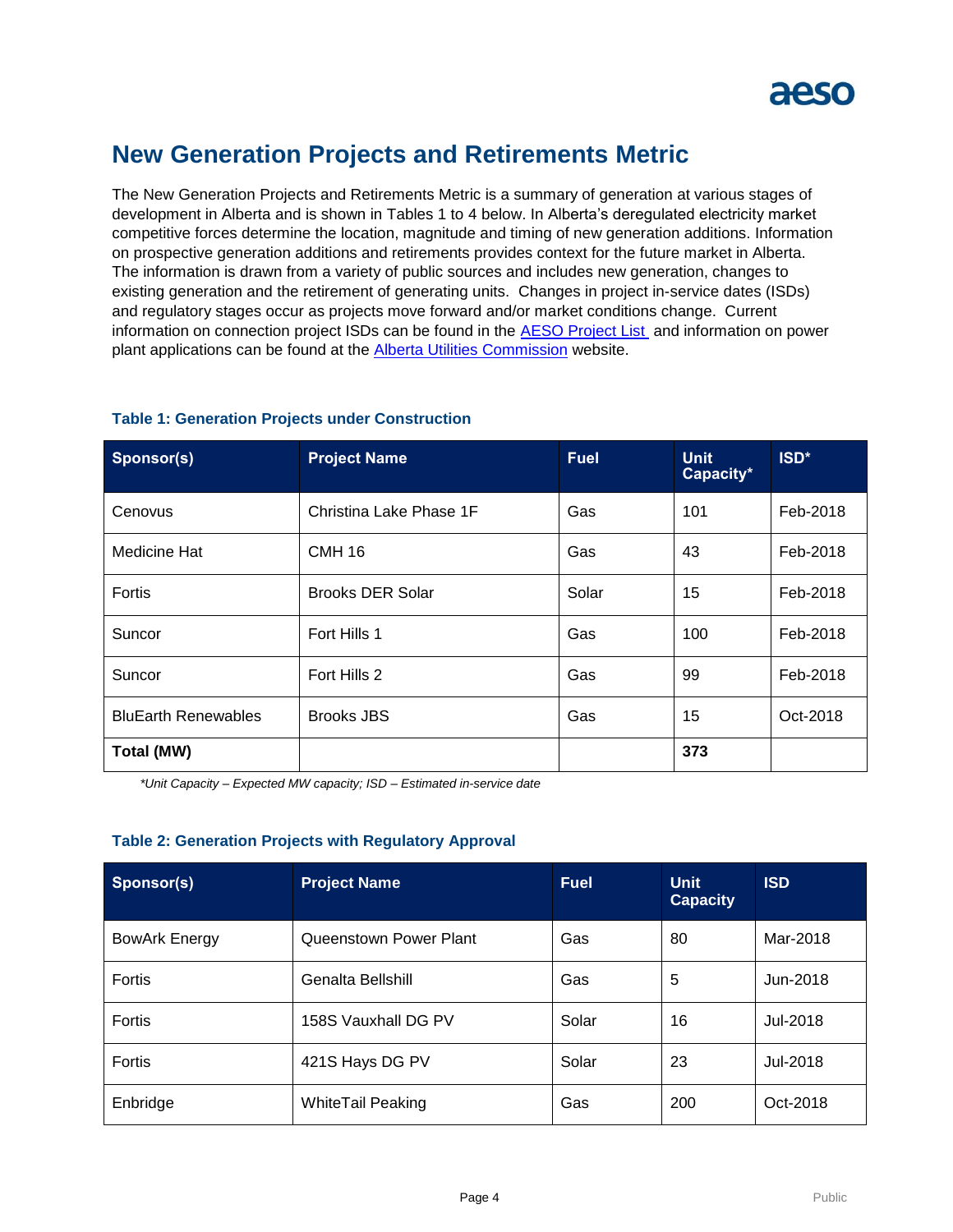

| NextEra                    | Heritage Wind                    | Wind           | 291  | Oct-2018 |
|----------------------------|----------------------------------|----------------|------|----------|
| EDF EN                     | Vulcan Solar PV - Phase 1        | Solar          | 55   | Dec-2018 |
| EDF EN                     | Vulcan Solar PV - Phase 2        | Solar          | 23   | Dec-2018 |
| <b>Joss Wind</b>           | Jenner Wind                      | Wind           | 120  | Dec-2018 |
| Pteragen                   | Peace Butte                      | Wind           | 120  | Dec-2018 |
| <b>Alberta Wind Energy</b> | <b>Windy Point</b>               | Wind           | 63   | Mar-2019 |
| <b>Maxim Power</b>         | HR Milner Expansion Gas          | Gas            | 90   | May-2019 |
| <b>BluEarth Renewables</b> | <b>Burdett DG PV</b>             | Solar          | 20   | May-2019 |
| <b>BluEarth Renewables</b> | Yellow Lake DG PV                | Solar          | 19   | May-2019 |
| Fortis                     | 498S Tilley DG PV                | Solar          | 22   | Jun-2019 |
| Fortis                     | 895S Suffield DG PV              | Solar          | 22   | Jun-2019 |
| Fortis                     | 275S Jenner Solar DER            | Solar          | 23   | Jun-2019 |
| Naturener                  | Wild Rose 2                      | Wind           | 192  | Jul-2019 |
| Naturener                  | Wild Rose 1                      | Wind           | 218  | Jul-2019 |
| <b>BluEarth Renewables</b> | Hand Hills Wind Farm             | Wind           | 80   | Sep-2019 |
| E.ON                       | <b>Grizzly Bear</b>              | Wind           | 120  | Sep-2019 |
| Kineticor                  | Peace River Power Generator      | Gas            | 98   | Sep-2019 |
| <b>Mustus Energy</b>       | <b>Mustus Biomass</b>            | <b>Biomass</b> | 41   | Sep-2019 |
| Suncor                     | <b>Hand Hills</b>                | Wind           | 80   | Oct-2019 |
| Enel                       | Castle Rock Ridge - Phase 2**    | Wind           | 30.6 | Nov-2019 |
| <b>ATCO</b>                | <b>Heartland Power Station 1</b> | Gas            | 510  | Nov-2019 |
| Fortis                     | Coaldale Cogen DER               | Gas            | 6    | Nov-2019 |
| Inter Pipeline             | <b>Strathcona Cogeneration</b>   | Gas            | 96   | Mar-2020 |
| Eolectric                  | Welsch Wind                      | Wind           | 69   | Mar-2020 |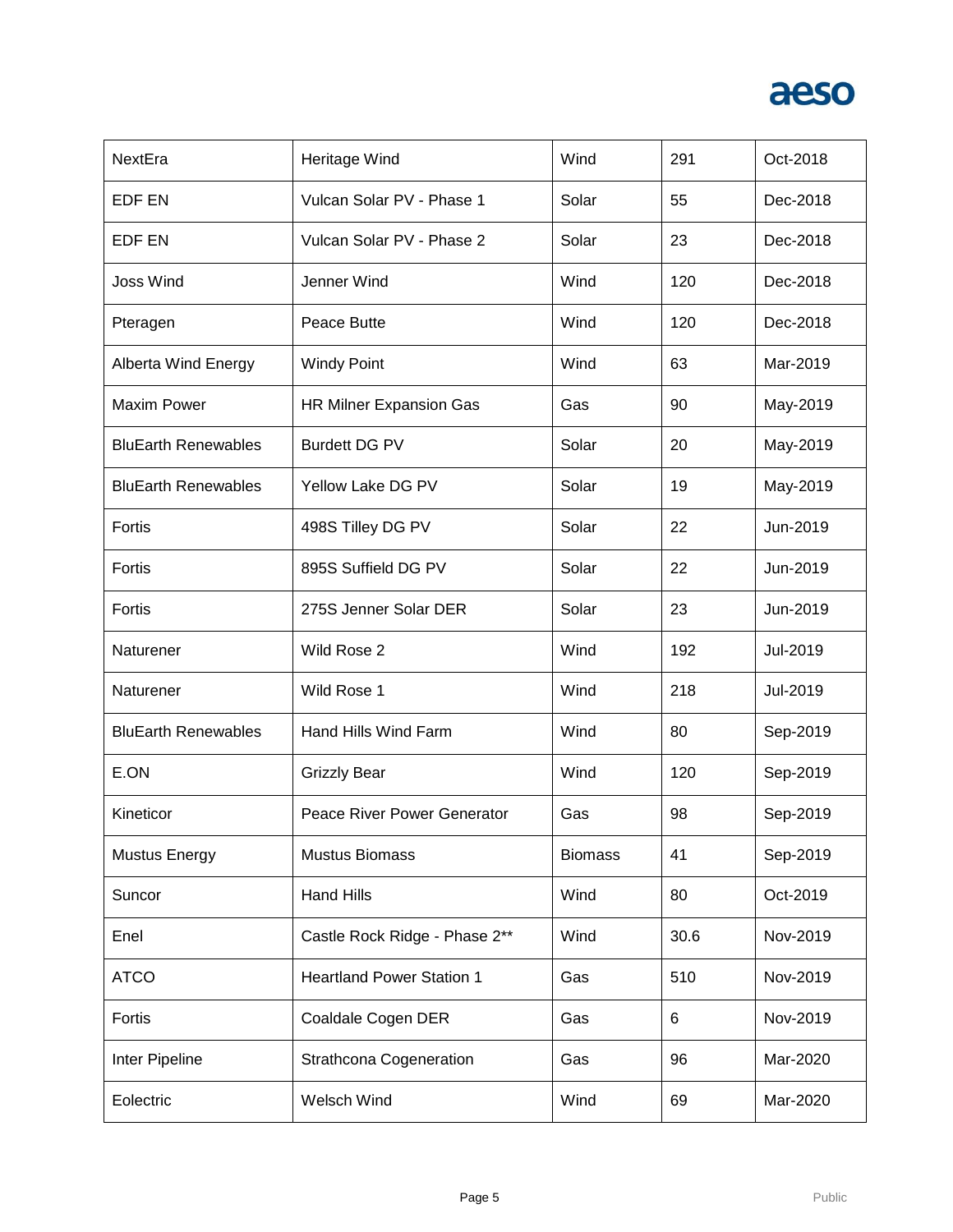

| <b>Three Creeks</b>  | Three Creeks Unit 1                  | Gas   | 230   | Jun-2020   |
|----------------------|--------------------------------------|-------|-------|------------|
| <b>Three Creeks</b>  | Three Creeks Unit 2                  | Gas   | 230   | Jun-2020   |
| <b>Three Creeks</b>  | Three Creeks Unit 3                  | Gas   | 230   | Jun-2020   |
| <b>Maxim Power</b>   | Deerland Peaking 1-Phase 1           | Gas   | 186   | Dec-2020   |
| <b>ENMAX</b>         | Zephyr Wind Farm                     | Wind  | 200   | Dec-2020   |
| <b>Capital Power</b> | Genesee 4                            | Gas   | 525   | Mar-2021   |
| Enmax                | <b>Calgary Energy Centre Peaking</b> | Gas   | 150   | Dec-2021   |
| <b>Capital Power</b> | Genesee 5                            | Gas   | 525   | Mar-2022   |
| C&B Alberta Solar    | <b>Newell Solar Project</b>          | Solar | 13    | <b>TBD</b> |
| <b>Imperial Oil</b>  | Strathcona-Phase 1                   | Gas   | 45    | <b>TBD</b> |
| Altagas              | Kent Generation-Phase 1              | Gas   | 100   | <b>TBD</b> |
| Enmax                | Bonnybrook                           | Gas   | 168   | <b>TBD</b> |
| TransCanada          | Saddlebrook                          | Gas   | 350   | <b>TBD</b> |
| TransAlta            | Sundance 7                           | Gas   | 850   | <b>TBD</b> |
| Syncrude             | Mildred Lake (Base Plant)-Phase 1    | Gas   | 85    | <b>TBD</b> |
| PetroChina           | MacKay-Phase 1                       | Gas   | 85    | <b>TBD</b> |
| <b>Maxim Power</b>   | Milner 2 Phase 1                     | Gas   | 260   | <b>TBD</b> |
| <b>Maxim Power</b>   | Milner 2 Phase 2                     | Gas   | 260   | <b>TBD</b> |
| Nexen                | Long Lake South                      | Gas   | 85    | <b>TBD</b> |
| <b>Imperial Oil</b>  | Kearl - Phase 2                      | Gas   | 100   | <b>TBD</b> |
| <b>Imperial Oil</b>  | Kearl - Phase 3                      | Gas   | 35    | <b>TBD</b> |
| Kronos Solar         | Oyen Solar Park                      | Solar | 10    | <b>TBD</b> |
| NAT <sub>3</sub>     | Jenner DG                            | Gas   | 20    | <b>TBD</b> |
| <b>Total (MW)</b>    |                                      |       | 7,475 |            |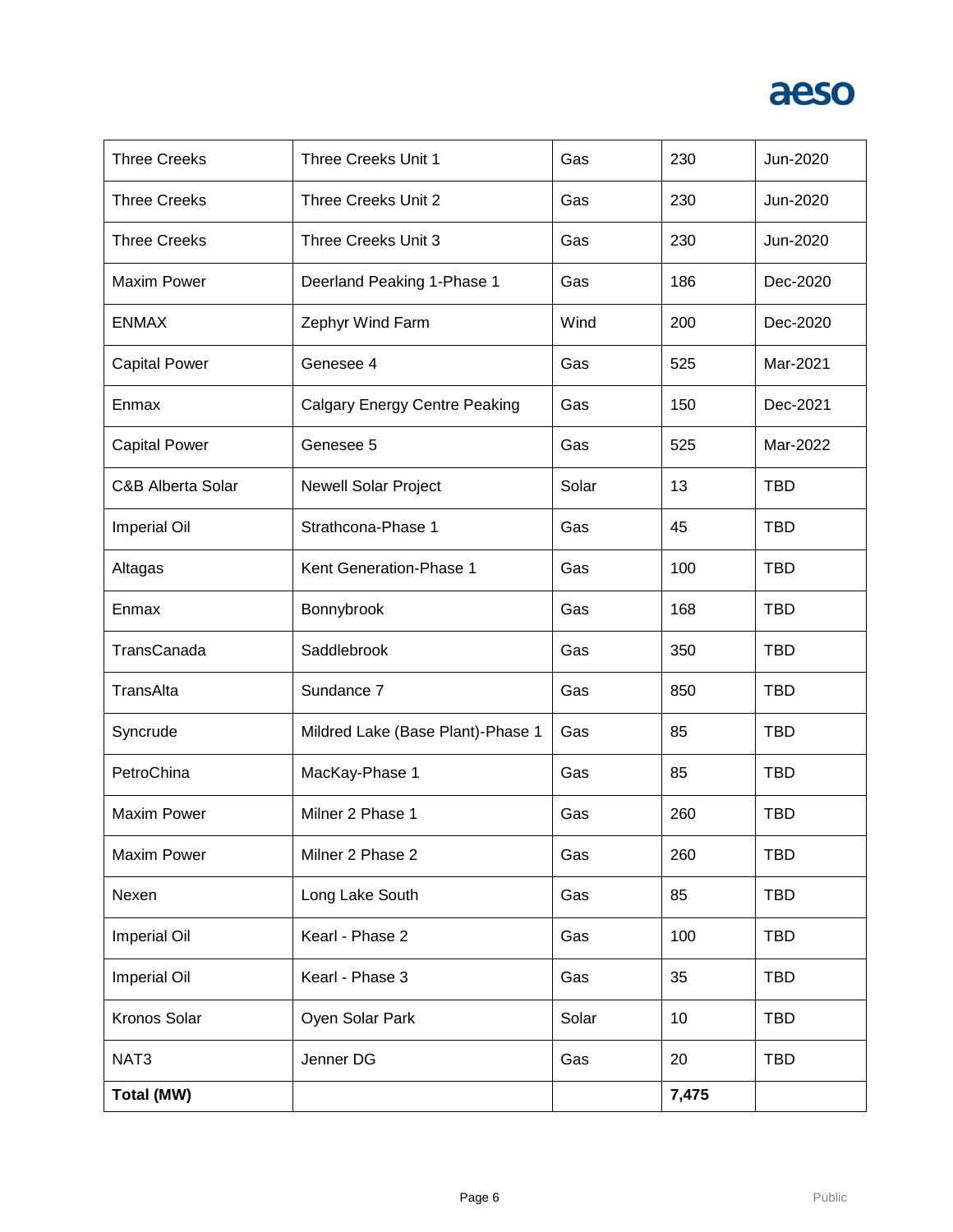### **Table 3: Generation Projects that have been Announced, Applied for AESO Connection, and/or Applied for Regulatory Approval**

| Sponsor(s)   | <b>Project Name</b>                 | <b>Fuel</b> | <b>Unit</b><br><b>Capacity</b> | <b>ISD</b>   |
|--------------|-------------------------------------|-------------|--------------------------------|--------------|
| Fortis       | Bullshead 523S Solar DER            | Solar       | 18                             | Jun-2018 (A) |
| Fortis       | 255S Vulcan Faribault Farms P/V     | Solar       | 13                             | Jul-2018 (A) |
| Fortis       | Tilley 498S DG Gas                  | Gas         | 22                             | Jul-2018 (A) |
| Fortis       | Coaldale 254S DG Gas Part 1         | Gas         | 11                             | Jul-2018 (A) |
| Fortis       | Coaldale 254S DG Gas Part 2         | Solar       | 11                             | Jul-2018 (A) |
| Fortis       | Monarch 492S DG Gas Part 1          | Gas         | 11                             | Jul-2018 (A) |
| Fortis       | Monarch 492S DG Gas Part 2          | Solar       | 11                             | Jul-2018 (A) |
| Fortis       | 257S Hull P/V                       | Solar       | 16                             | Jul-2018 (A) |
| Fortis       | Krafte 257S Hull DER Solar          | Solar       | 25                             | Jul-2018 (A) |
| Fortis       | Stavely 349S DER Solar Part 1       | Gas         | 10                             | Aug-2018 (A) |
| Fortis       | Stavely 349S DER Solar Part 2       | Solar       | 9                              | Aug-2018 (A) |
| Fortis       | <b>Buffalo Atlee Cluster 3 WAGF</b> | Wind        | 17                             | Aug-2018 (A) |
| NextEra      | <b>Ghost Pine Battery ES System</b> | Other       | 30                             | Sep-2018 (A) |
| Invenergy    | <b>Kirkcaldy Solar</b>              | Solar       | 150                            | Sep-2018 (A) |
| <b>EPCOR</b> | WSI DG Solar                        | Solar       | 12                             | Oct-2018 (A) |
| Fortis       | <b>Empress DER Solar</b>            | Solar       | 23                             | Oct-2018 (A) |
| Fortis       | GP Joule Canada Cluny DG            | Solar       | 5                              | Oct-2018 (A) |
| Fortis       | Burdett 368S DG P/V                 | Solar       | 10                             | Oct-2018 (A) |
| TransCanada  | Scoria 318S Cogen                   | Gas         | 46                             | Oct-2018 (A) |
| Fortis       | Gleichen DG Solar                   | Solar       | 17                             | Oct-2018 (A) |
| Fortis       | Stirling 67S DG P/V                 | Solar       | 17                             | Nov-2018 (A) |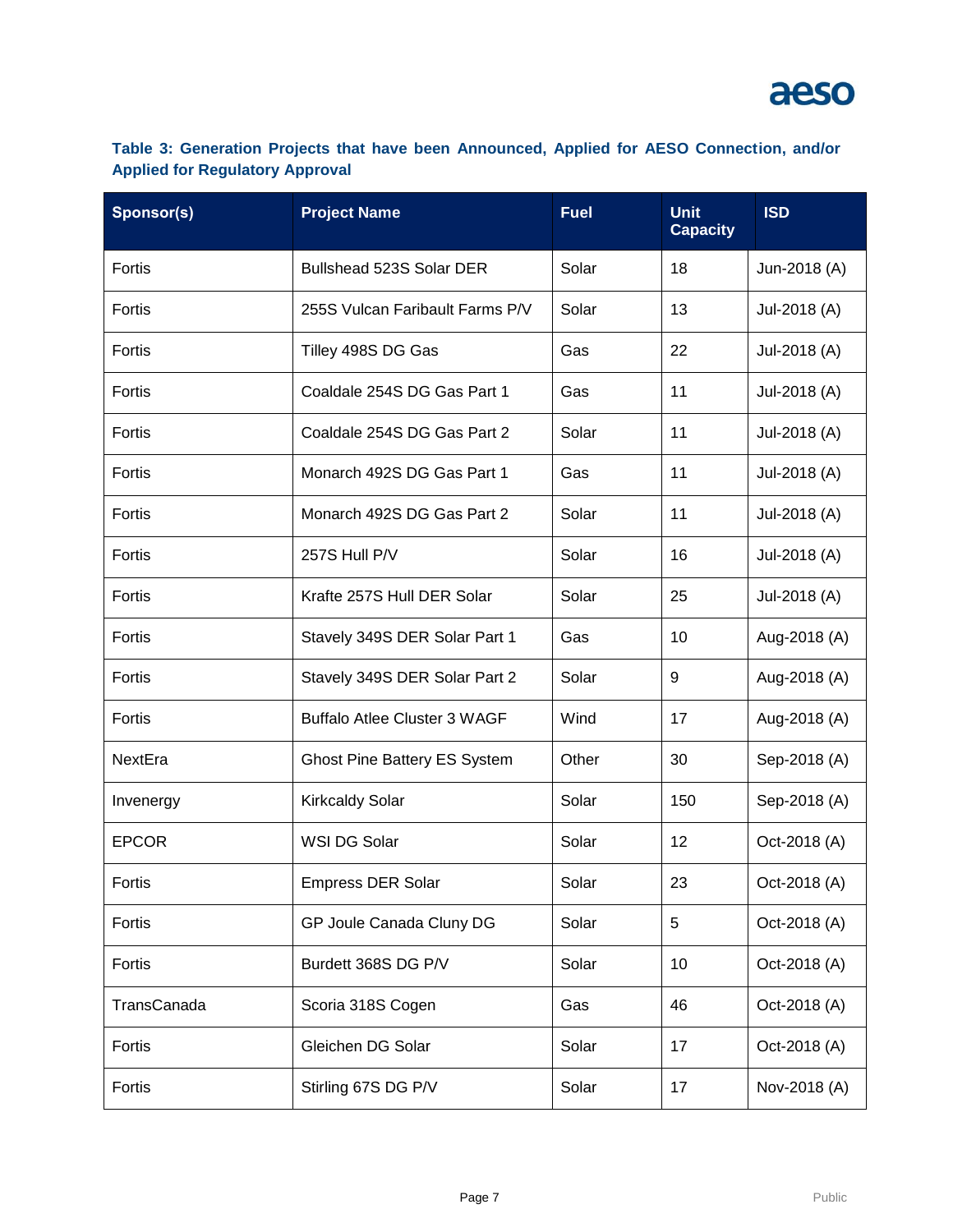

| Fortis                   | Namaka DER Solar                    | Solar | 20   | Nov-2018 (A) |
|--------------------------|-------------------------------------|-------|------|--------------|
| <b>Joss Wind</b>         | Jenner Phase 2                      | Wind  | 180  | Dec-2018 (A) |
| NextEra                  | Red Deer Battery Energy Storage     | Other | 40   | Dec-2018 (A) |
| Fortis                   | Warner 344S DER Solar               | Solar | 20   | Dec-2018 (A) |
| Sequoia Energy           | Oyen WAGF                           | Wind  | 100  | Dec-2018 (A) |
| Fortis                   | <b>Vauxhall Solar DER</b>           | Solar | 22   | Dec-2018 (A) |
| Fortis                   | Conrad DER Solar 2                  | Solar | 22   | Dec-2018 (A) |
| Fortis                   | West Brooks DER Solar               | Solar | 23   | Dec-2018 (A) |
| Fortis                   | Enchant 447S DER Solar              | Solar | 74   | Dec-2018 (A) |
| Chiniki                  | Solar                               | Solar | 40   | Dec-2018 (A) |
| Fortis                   | Bassano DER Solar                   | Solar | 10   | Jan-2019 (A) |
| Fortis                   | Wainwright DER Solar                | Solar | 13   | Jan-2019 (A) |
| Fortis                   | <b>Provost DER Solar</b>            | Solar | 16   | Jan-2019 (A) |
| <b>Seven Generations</b> | <b>Gold Creek Gas Plant</b>         | Gas   | 32   | Jan-2019 (P) |
| Fortis                   | Killarney Lake DER Solar            | Solar | 16   | Jan-2019 (A) |
| <b>BowArk Energy</b>     | Drywood Gas Generator               | Gas   | 38   | Jan-2019 (A) |
| FortisAlberta            | Strathmore 151S DER Solar 1         | Solar | 18   | Jan-2019 (A) |
| FortisAlberta            | Strathmore 151S DER Solar 2         | Solar | 22.5 | Jan-2019 (A) |
| Fortis                   | Hays 421S DER Solar                 | Solar | 10   | Jan-2019 (A) |
| Archer                   | Piikani Solar                       | Solar | 40   | Jan-2019 (A) |
| Fortis                   | <b>Buffalo Atlee Cluster 1 WAGF</b> | Wind  | 18   | Mar-2019 (A) |
| Enterprise               | Prosperity WAGF                     | Wind  | 175  | Mar-2019 (A) |
| <b>ATCO</b>              | Coronation 802S Solar DG            | Solar | 10   | Mar-2019 (A) |
| EDF EN                   | Red Rock WAGF                       | Wind  | 250  | Mar-2019 (A) |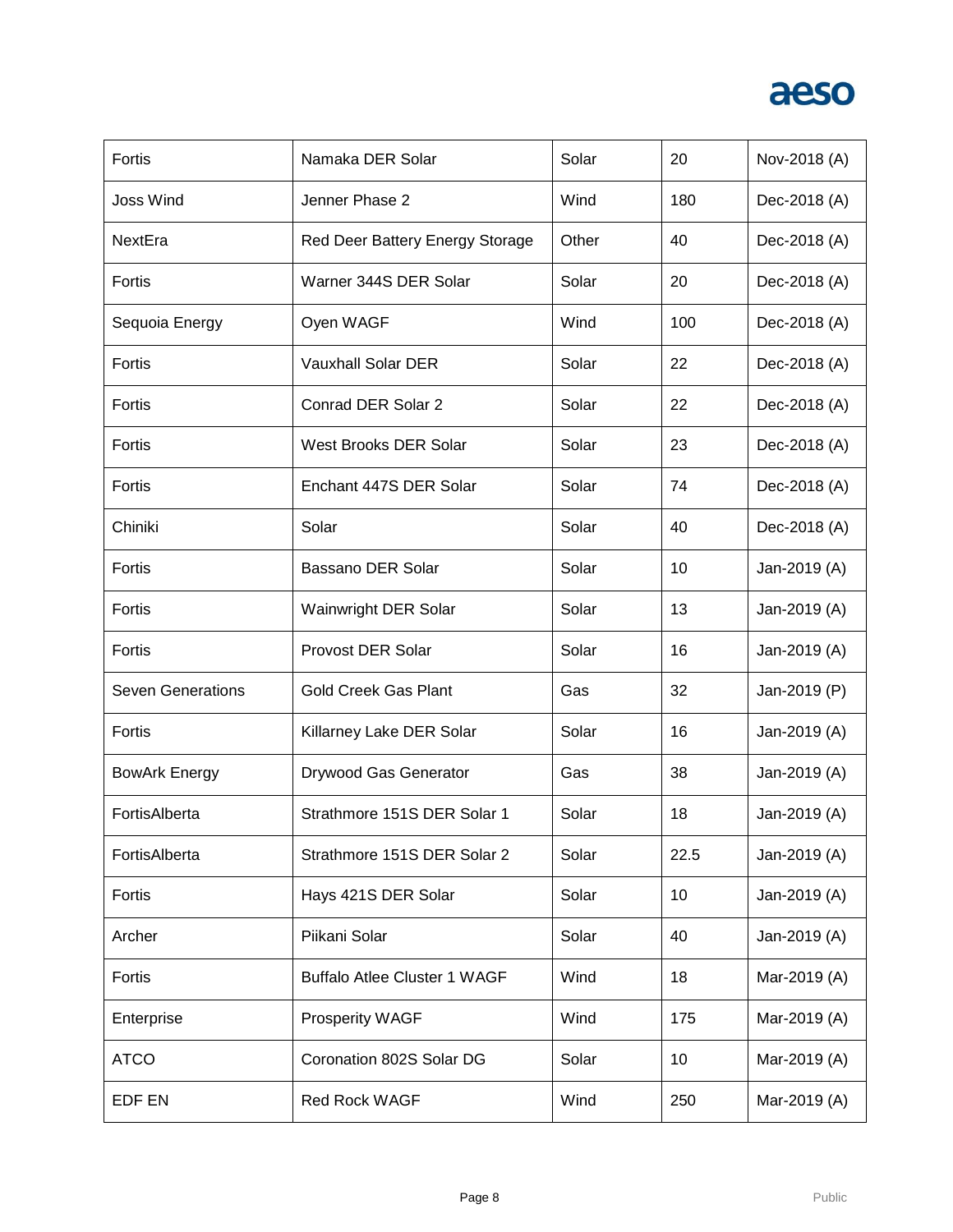

| Fortis                | Coaldale 254S DG P/V          | Solar | 20  | Mar-2019 (A) |
|-----------------------|-------------------------------|-------|-----|--------------|
| Enterprise            | <b>Bighorn WAGF</b>           | Wind  | 325 | Mar-2019 (A) |
| Fortis                | Coaldale 254S DER Solar 2     | Solar | 20  | Mar-2019 (A) |
| Fortis                | Fort MacLeod DER Solar        | Solar | 14  | Mar-2019 (A) |
| Fortis                | Duchess DER Solar             | Solar | 16  | Mar-2019 (A) |
| Kronos Solar          | <b>Heisler Solar Park</b>     | Solar | 20  | Mar-2019 (P) |
| Kronos Solar          | Veteran Solar Park            | Solar | 10  | Mar-2019 (P) |
| <b>EDP Renewables</b> | Sharp Hills Wind**            | Wind  | 300 | May-2019 (A) |
| Fortis                | <b>Provost DER Solar</b>      | Solar | 23  | May-2019 (A) |
| Fortis                | Metiskow DER Solar            | Solar | 23  | May-2019 (A) |
| Fortis                | <b>Burdett DER Solar 1</b>    | Solar | 8   | May-2019 (A) |
| Fortis                | <b>Burdett DER Solar 2</b>    | Solar | 16  | May-2019 (A) |
| Fortis                | <b>Taber DER Solar 1</b>      | Solar | 12  | May-2019 (A) |
| Fortis                | <b>Taber DER Solar 2</b>      | Solar | 22  | May-2019 (A) |
| Fortis                | Fincastle DER Solar           | Solar | 20  | May-2019 (A) |
| Fortis                | Killarney DER Solar           | Solar | 22  | May-2019 (A) |
| <b>ATCO</b>           | <b>Monitor DER Solar</b>      | Solar | 10  | May-2019 (A) |
| <b>ATCO</b>           | Michichi DER Solar            | Solar | 75  | May-2019 (A) |
| Keyera                | West Pembina 359S Gas Turbine | Gas   | 12  | May-2019 (A) |
| EDF EN                | <b>Cypress WAGF</b>           | Wind  | 250 | May-2019 (A) |
| Fortis                | Spring Coulee 385S Solar DG   | Solar | 29  | May-2019 (A) |
| Suncor                | Forty Mile P/V                | Solar | 80  | Jun-2019 (A) |
| Suncor                | Forty Mile WAGF               | Wind  | 200 | Jun-2019 (A) |
| Enel                  | <b>Riverview Wind Farm**</b>  | Wind  | 115 | Jun-2019 (A) |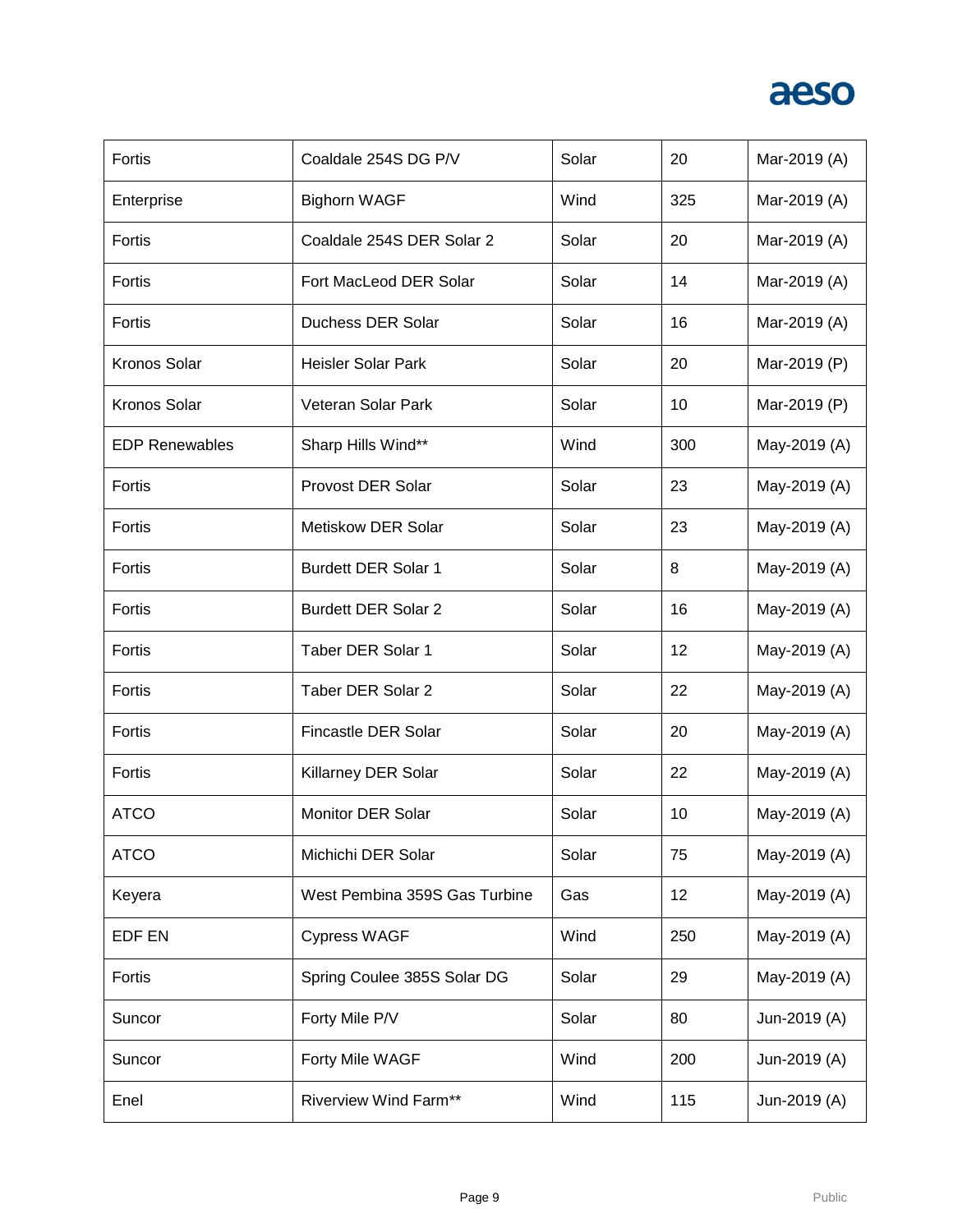

| Fortis                 | <b>Conrad DER Solar</b>        | Solar | 23    | Jun-2019 (A) |
|------------------------|--------------------------------|-------|-------|--------------|
| <b>RESC</b>            | Forty Mile WAGF                | Wind  | 400   | Jun-2019 (A) |
| <b>RESC</b>            | Oyen Wind Power Project        | Wind  | 350   | Jun-2019 (A) |
| Kineticor              | Peace River Power Upgrade      | Gas   | 125   | Jun-2019 (A) |
| Irma                   | <b>Wainwright Wind Project</b> | Wind  | 90    | Jul-2019 (A) |
| <b>Greengate Power</b> | Wheatland Wind                 | Wind  | 120   | Jul-2019 (A) |
| <b>Greengate Power</b> | <b>Stirling Wind</b>           | Wind  | 115   | Jul-2019 (A) |
| Invenergy              | <b>Schuler Windfarm</b>        | Wind  | 100   | Jul-2019 (A) |
| <b>Imperial Oil</b>    | Aspen SAGD Project             | Gas   | 30    | Jul-2019 (A) |
| NextEra                | <b>Red Deer River Solar</b>    | Solar | 150   | Jul-2019 (A) |
| Fortis                 | Jenner 275S DER                | Gas   | 24    | Jul-2019 (A) |
| <b>Greengate Power</b> | Paintearth Wind Farm           | Wind  | 150   | Jul-2019 (A) |
| Fortis                 | <b>Carseland Solar</b>         | Solar | 12    | Jul-2019 (A) |
| Renewable Energy       | <b>Rattlesnake Wind</b>        | Wind  | 100   | Jul-2019 (A) |
| Fortis                 | <b>Brooks DER Solar</b>        | Solar | 22    | Aug-2019 (A) |
| Fortis                 | <b>Taber DER Solar</b>         | Solar | 22    | Aug-2019 (A) |
| <b>Capital Power</b>   | Whitla Wind Power - Phase 1**  | Wind  | 201.6 | Sep-2019 (A) |
| TransAlta              | Garden Plain Wind              | Wind  | 130   | Sep-2019 (A) |
| Altagas                | Glenridge Wind                 | Wind  | 150   | Sep-2019 (A) |
| Acciona Energy         | Glenwood Area Wind             | Wind  | 120   | Sep-2019 (A) |
| <b>ATCO</b>            | Kneehill                       | Solar | 25    | Sep-2019 (P) |
| NaturEner              | <b>Buffalo Trail WAGF</b>      | Wind  | 100   | Sep-2019 (A) |
| NaturEner              | <b>Ross Creek WAGF</b>         | Wind  | 100   | Sep-2019 (A) |
| <b>Joss Wind</b>       | Northern Lights                | Wind  | 400   | Sep-2019 (A) |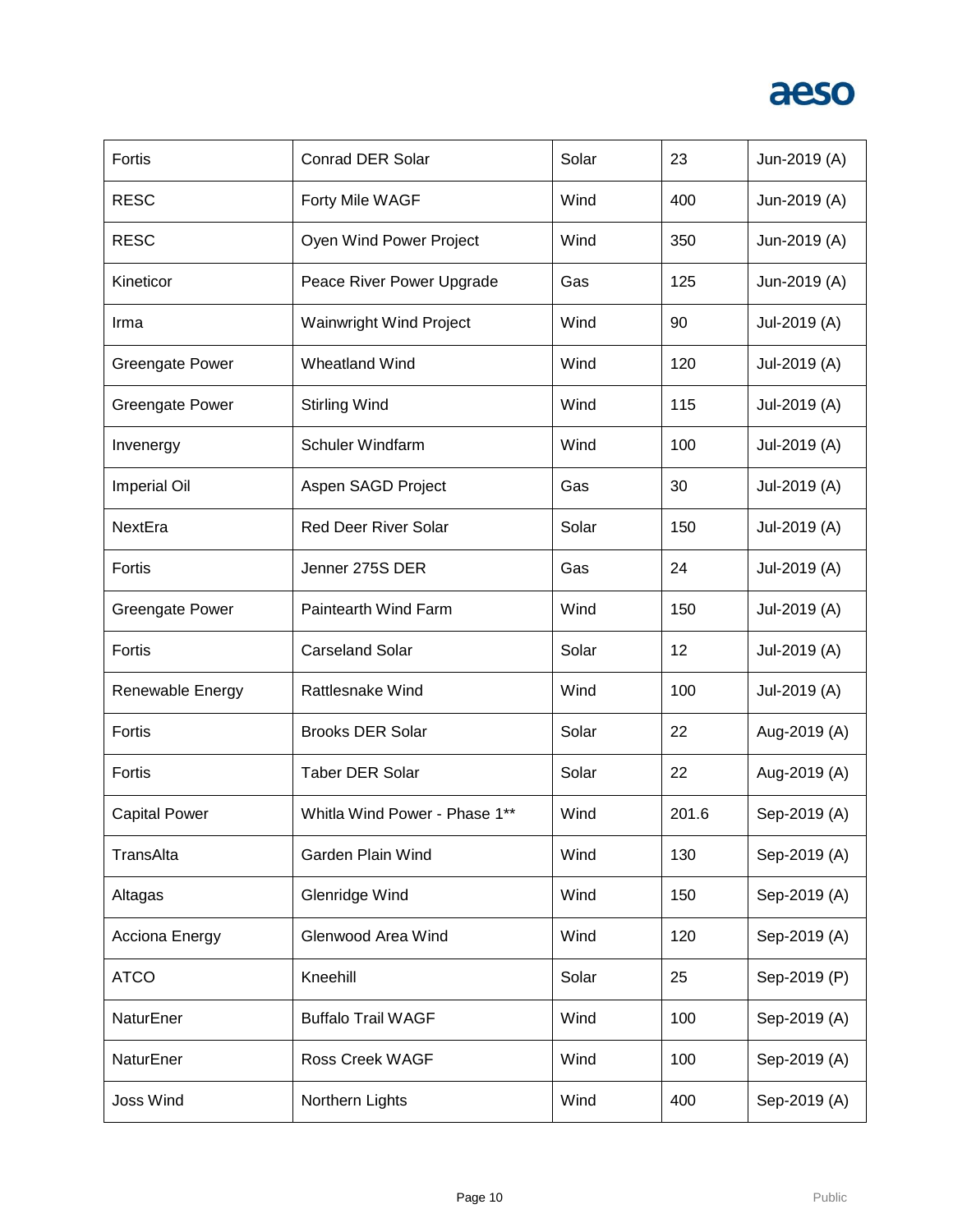

| <b>RESC</b>                | McLaughlin Phase 2         | Solar | 40  | Sep-2019 (A) |
|----------------------------|----------------------------|-------|-----|--------------|
| TransAlta                  | Cowley Ridge 1 Wind        | Wind  | 21  | Sep-2019 (A) |
| <b>EDF EN</b>              | <b>Hand Hills WAGF</b>     | Wind  | 200 | Oct-2019 (A) |
| <b>BowArk Energy</b>       | Lanfine WAGF               | Wind  | 145 | Oct-2019 (A) |
| <b>ENMAX</b>               | <b>Taber Wind Farm</b>     | Wind  | 21  | Oct-2019 (A) |
| <b>RealPart</b>            | Calgary Area Solar         | Solar | 150 | Oct-2019 (A) |
| NextEra                    | <b>Buffalo Trail Solar</b> | Solar | 70  | Oct-2019 (A) |
| <b>Alberta Wind Energy</b> | Old Elm & Pothole Creek    | Wind  | 60  | Oct-2019 (A) |
| Suncor                     | <b>Schuler Wind</b>        | Wind  | 80  | Oct-2019 (A) |
| Suncor                     | Hand Hills Phase 2         | Wind  | 80  | Oct-2019 (A) |
| Suncor                     | <b>Hand Hills Solar</b>    | Solar | 80  | Oct-2019 (A) |
| Suncor                     | <b>Schuler Solar</b>       | Solar | 80  | Oct-2019 (A) |
| Suncor                     | <b>Braconnier Wind</b>     | Wind  | 80  | Oct-2019 (A) |
| Suncor                     | <b>Huxley Wind</b>         | Wind  | 50  | Oct-2019 (A) |
| Suncor                     | Forty Mile Granlea WAGF    | Wind  | 200 | Nov-2019 (A) |
| <b>Capital Power</b>       | Halkirk 2                  | Wind  | 150 | Dec-2019 (A) |
| <b>Spirit Pine</b>         | Lone Pine WAGF             | Wind  | 173 | Dec-2019 (A) |
| <b>RESC</b>                | McLaughlin WAGF            | Wind  | 47  | Dec-2019 (A) |
| Sequoia Energy             | Schuler WAGF               | Wind  | 100 | Dec-2019 (A) |
| Northland                  | <b>Buffalo Trail</b>       | Wind  | 100 | Dec-2019 (A) |
| Soventix                   | Forestberg Area Solar      | Solar | 40  | Jan-2020 (A) |
| <b>Turning Point Gen</b>   | Canyon Creek PHES          | Other | 125 | Jan-2020 (A) |
| Gengrowth                  | Dunmore Wind               | Wind  | 300 | Mar-2020 (A) |
| Gengrowth                  | <b>Hilda Wind</b>          | Wind  | 300 | Mar-2020 (A) |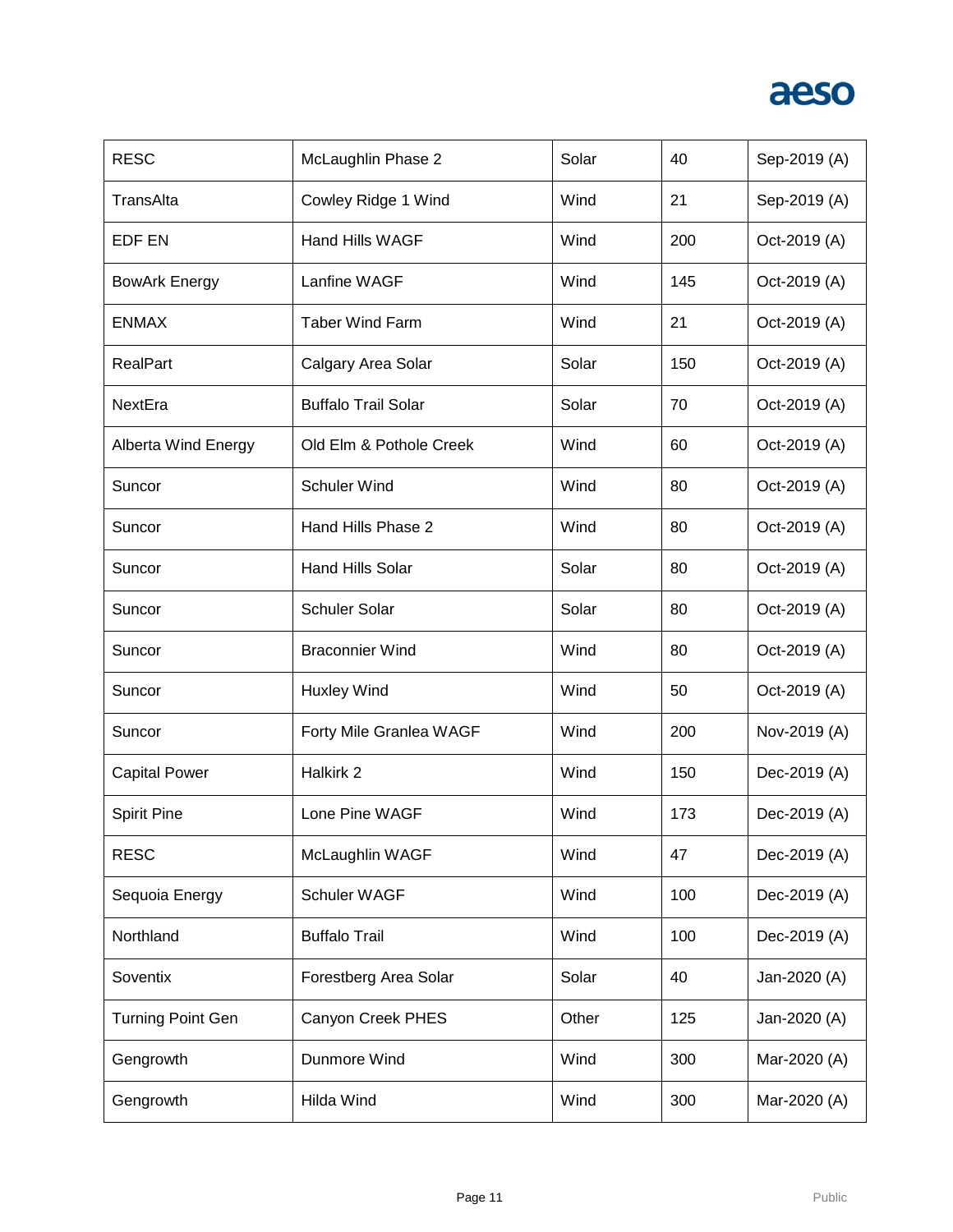

| Pattern Development    | Lanfine South Wind          | Wind  | 140.4  | Mar-2020 (A) |
|------------------------|-----------------------------|-------|--------|--------------|
| Aira                   | Forty Mile Wind             | Wind  | 125    | Mar-2020 (A) |
| Solar Krafte           | Vauxhall                    | Solar | 150    | Apr-2020 (A) |
| Solar Krafte           | <b>Brooks</b>               | Solar | 400    | Apr-2020 (A) |
| <b>HEP Capital</b>     | <b>Alderson Solar</b>       | Solar | 100    | Apr-2020 (A) |
| Perimeter              | <b>Sunset Solar</b>         | Solar | 250    | Jun-2020 (A) |
| Perimeter              | Claresholm Solar            | Solar | 150    | Jun-2020 (A) |
| TransAlta              | Ardenville Expansion Wind   | Wind  | 100    | Jul-2020 (A) |
| EDF EN                 | Fort Saskatchewan WAGF      | Wind  | 300    | Aug-2020 (A) |
| <b>ENGIE</b>           | <b>Duchess Solar</b>        | Solar | 90     | Sep-2020 (A) |
| City of Calgary        | Bonnybrook Cogen Expansion  | Gas   | 10     | Sep-2020 (P) |
| TransAlta              | <b>Red Rock Wind</b>        | Wind  | 65     | Nov-2020 (A) |
| TransAlta              | <b>Windrise Wind</b>        | Wind  | 152    | Nov-2020 (A) |
| Solar Krafte           | Rainier                     | Solar | 450    | Nov-2020 (A) |
| <b>Capital Power</b>   | Whitla Wind Power - Phase 2 | Wind  | 97.2   | Dec-2020 (A) |
| Greengate              | Lathom Solar                | Solar | 120    | Dec-2020 (A) |
| Greengate              | <b>Travers Solar</b>        | Solar | 400    | Dec-2020 (A) |
| Suncor                 | Forty Mile Granlea Solar    | Solar | 100    | Dec-2020 (A) |
| Suncor                 | Cogen Project               | Gas   | 700    | Jul-2021 (A) |
| <b>AHP Development</b> | Amisk Hydroelectric Project | Hydro | 330    | Dec-2023 (C) |
| Total (MW)             |                             |       | 13,317 |              |

*\* - (P):Power Plant application filed with AUC, (A): AESO application in process, (C): Corporate announcement*

*\*\* - Denotes a project that was successful in the first Renewable Electricity Program competition. Companies successful in this round were awarded a Renewable Electricity Support Agreement and receive support through an Indexed Renewable Energy Credit in exchange for the project's renewable attributes.*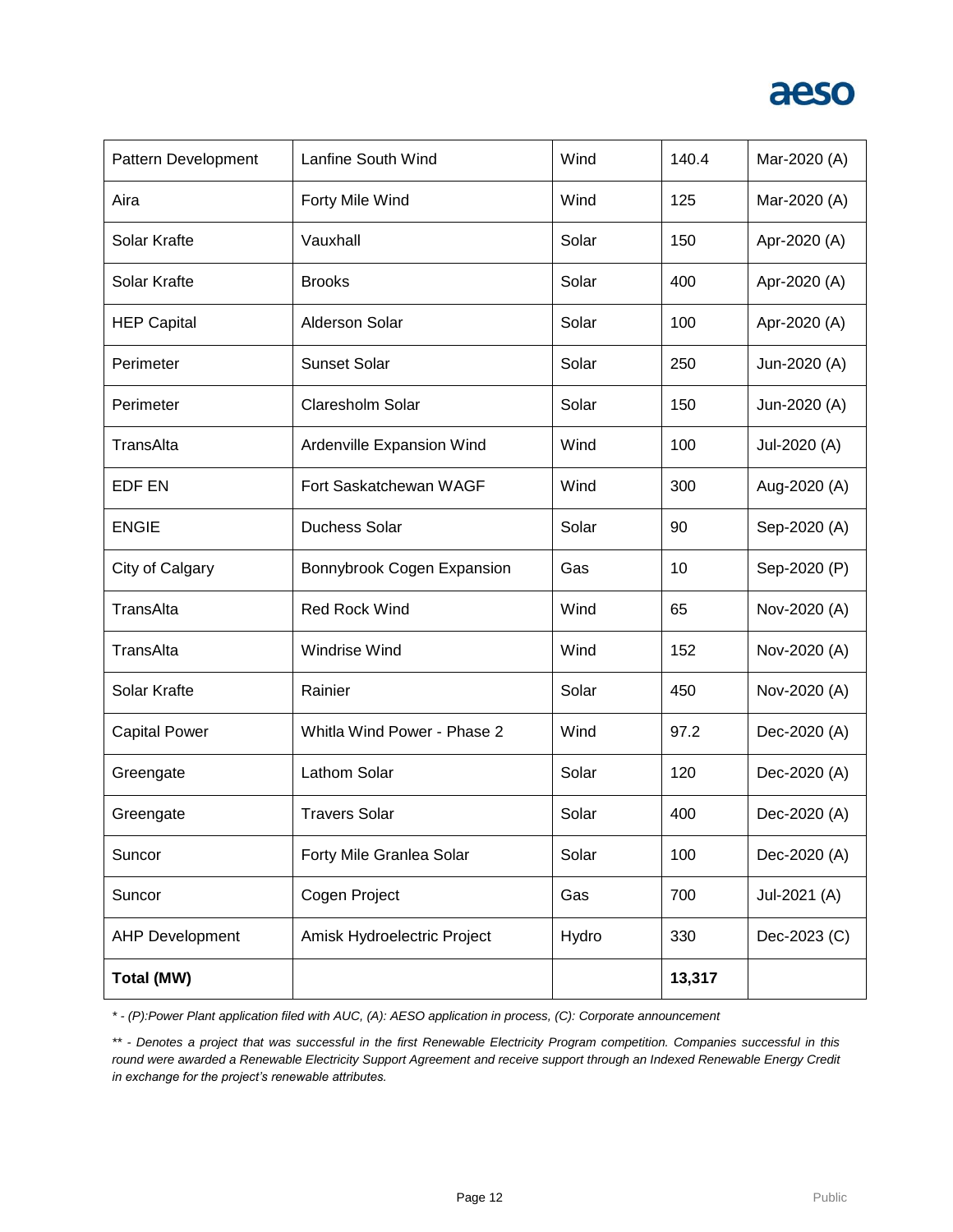

| Sponsor(s) | <b>Project Name</b> | <b>Fuel</b> | <b>Unit Capacity</b> | <b>Retire Date</b> | <b>Status</b> |
|------------|---------------------|-------------|----------------------|--------------------|---------------|
| Transalta  | Sundance 1          | Coal        | 280                  | Jan-2018           | Retired       |
| Total (MW) |                     |             | 280                  |                    |               |

#### **Table 4: Generation Projects that have Announced to be Retired**

### **Federal Coal Compliance Schedule**

In 2012, the federal government approved the *Reduction of Carbon Dioxide Emissions from Coal-fired Generation of Electricity Regulations*. The regulation requires that coal-fired generation units meet a GHG emissions intensity target once it reaches end of life. The AESO has adopted the federal compliance dates as retirement dates to evaluate metrics included in this report. The decision to retire a coal unit could also be impacted by several potential drivers, including the economics of plant operations, contractual agreements, and provincial and federal legislation.

The recent Climate Leadership Plan announced by the Alberta provincial government has not impacted assumptions on retirements in this report. Announcements from the government will continue to be assessed as they are released.

|  |  | <b>Table 5: Federal Coal Compliance Schedule</b> |
|--|--|--------------------------------------------------|
|  |  |                                                  |

l

| Sponsor(s)  | <b>Project Name</b>   | <b>Fuel</b> | <b>Unit Capacity</b> | <b>In Service</b><br><b>Date</b> | <b>Federal Compliance</b><br>Date <sup>1</sup> |
|-------------|-----------------------|-------------|----------------------|----------------------------------|------------------------------------------------|
| <b>ATCO</b> | <b>Battle River 3</b> | Coal        | 149                  | 1969                             | Dec-2019                                       |
| Maxim       | <b>HR</b> Milner      | Coal        | 144                  | 1972                             | Dec-2019                                       |
| TransAlta   | Sundance 2            | Coal        | 280                  | 1973                             | Dec-2021 $\overline{^{2,3}}$                   |
| Total (MW)  |                       |             | 869                  |                                  |                                                |

<sup>&</sup>lt;sup>1</sup> Federal Compliance Dates are based upon the applicable provisions of the Reduction of Carbon Dioxide Emissions from Coal-fired Generation of Electricity Regulations, as set forth in the Canada Gazette Vol. 146, No.19.

 $^2$  Federal regulations stipulate that all coal plants built before 1975 must cease to operate on coal by the end of 2019, which includes Sundance Units 1 and 2. Given that Sundance Unit 1 will be shut down two years early, TransAlta intends to apply to the federal Minister of Environment to extend the life of Sundance Unit 2 from 2019 to 2021.<br>http://www.transalta.com/newsroom/news-releases/ <http://www.transalta.com/newsroom/news-releases/transalta-board-approves-plan-for-accelerating-transition-to-clean-power-in-alberta/>

<sup>&</sup>lt;sup>3</sup> After June 30, 2015, a unit that is permanently shut down ahead of its end-of-useful- life date may swap any leftover time to its useful life to one or many other unit(s) provided that all units have the same owner, are in the same province and the total potential electricity production over the period being swapped is equivalent. <https://www.canada.ca/en/environment-climate-change/services/climate-change/greenhouse-gas-emissions/regulations/coal-fired-electricity-generation.html>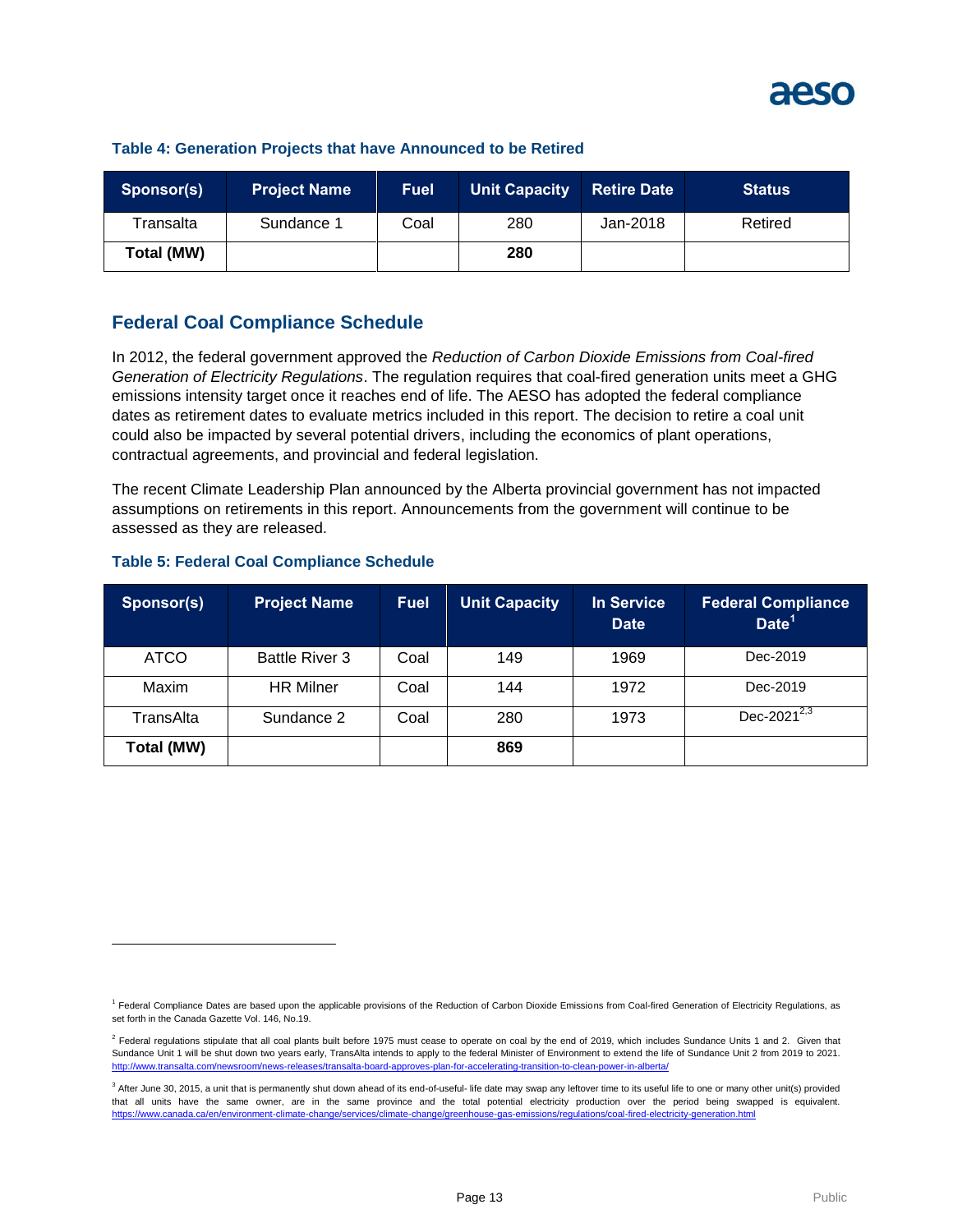

### **Reserve Margin Metric**

The Reserve Margin Metric, shown in Figure 1, presents a comparison of generation supply and demand in Alberta. It is a calculation of the firm generation capacity at the time of system peak that is in excess of the system annual peak demand, expressed as a percentage of the system peak. Information on the annual peak demand within the reserve margin can be found on the AESO's [Forecasting](https://www.aeso.ca/grid/forecasting) web page. Firm generation is defined as installed and future generation capacity, adjusting for seasonal hydro capacity and behind-the-fence demand and generation, and excludes wind and solar capacity. Three forecast reserve margins are presented, each with different future supply additions. The supply additions correspond to the stage of the generation projects in the New Generation Projects and Retirements Metric. The metric is graphed with and without intertie capacity in one reserve margin since full import capability may not always be available at the time of system peak demand.

Capacity from Sundance 1 and 2 has been excluded from the 2011 and 2012 reserve margin. They returned to service in late 2013.



#### **Figure 1: Alberta Interconnected Electric System (AIES) Reserve Margin, 2008 – 2022**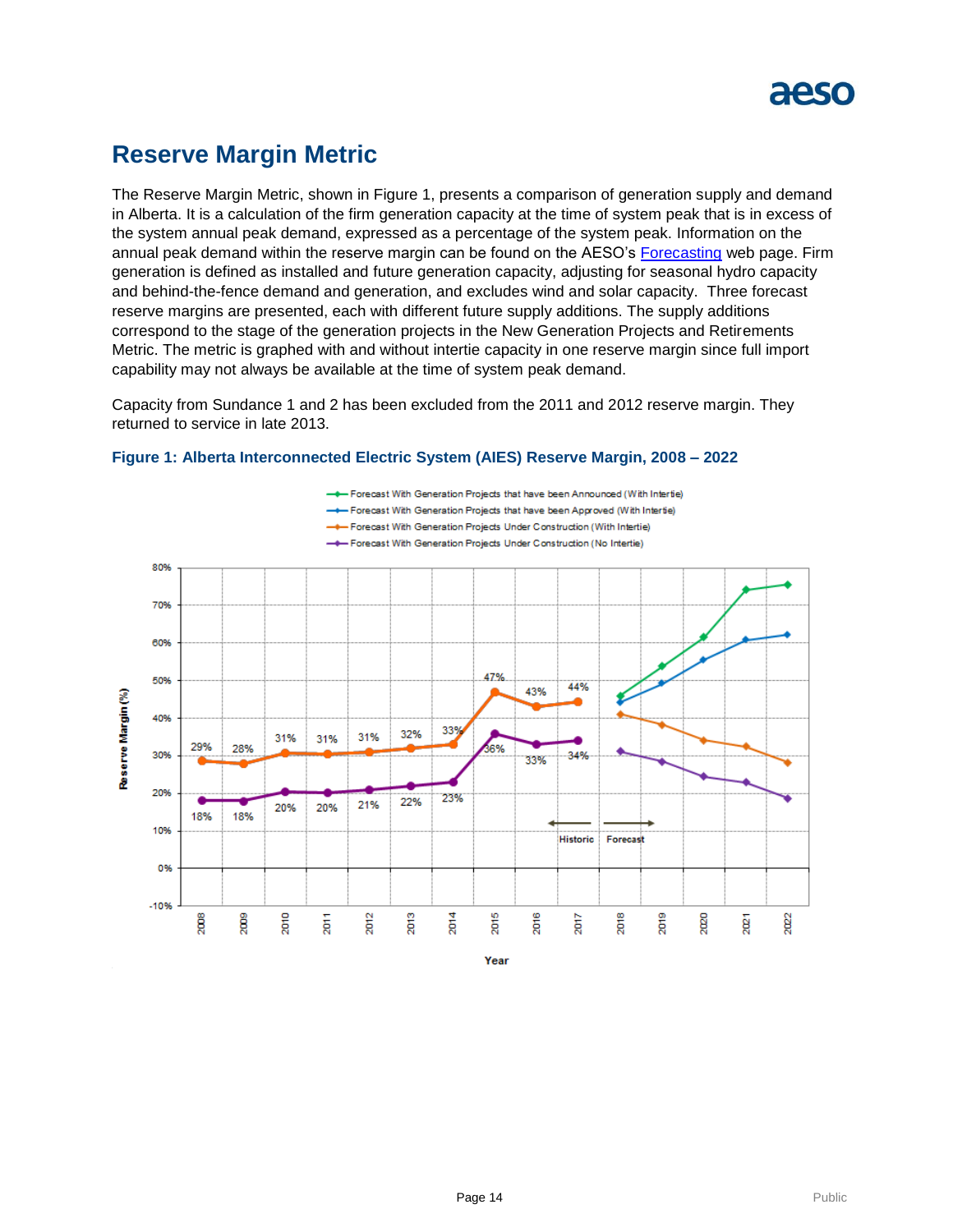

### **Supply Cushion Metric**

The Supply Cushion Metric provides visibility of the Alberta Interconnected Electric System's ability to meet peak demand on a daily basis. The supply cushion is the difference between the daily available firm supply minus daily peak demand. Only existing generation and generation under construction are used within the metric. The supply cushion refines the reserve margin calculation by using daily system peak rather than annual and incorporates planned outages. Figure 2 presents the estimated daily supply cushion for the next two years. Figure 3 presents daily peak demand and firm supply by fuel type, as well as interties, wind and solar which are not included in the supply cushion calculation due to the intermittent or uncertain nature of the supply. When the supply cushion is negative in Figure 2, there is an increased level of reliance on interties and wind, as indicated in Figure 3.

### **Figure 2: Alberta Interconnected Electric System (AIES) Daily Supply Cushion,**



#### **Feb 1, 2018 to Jan 31, 2020**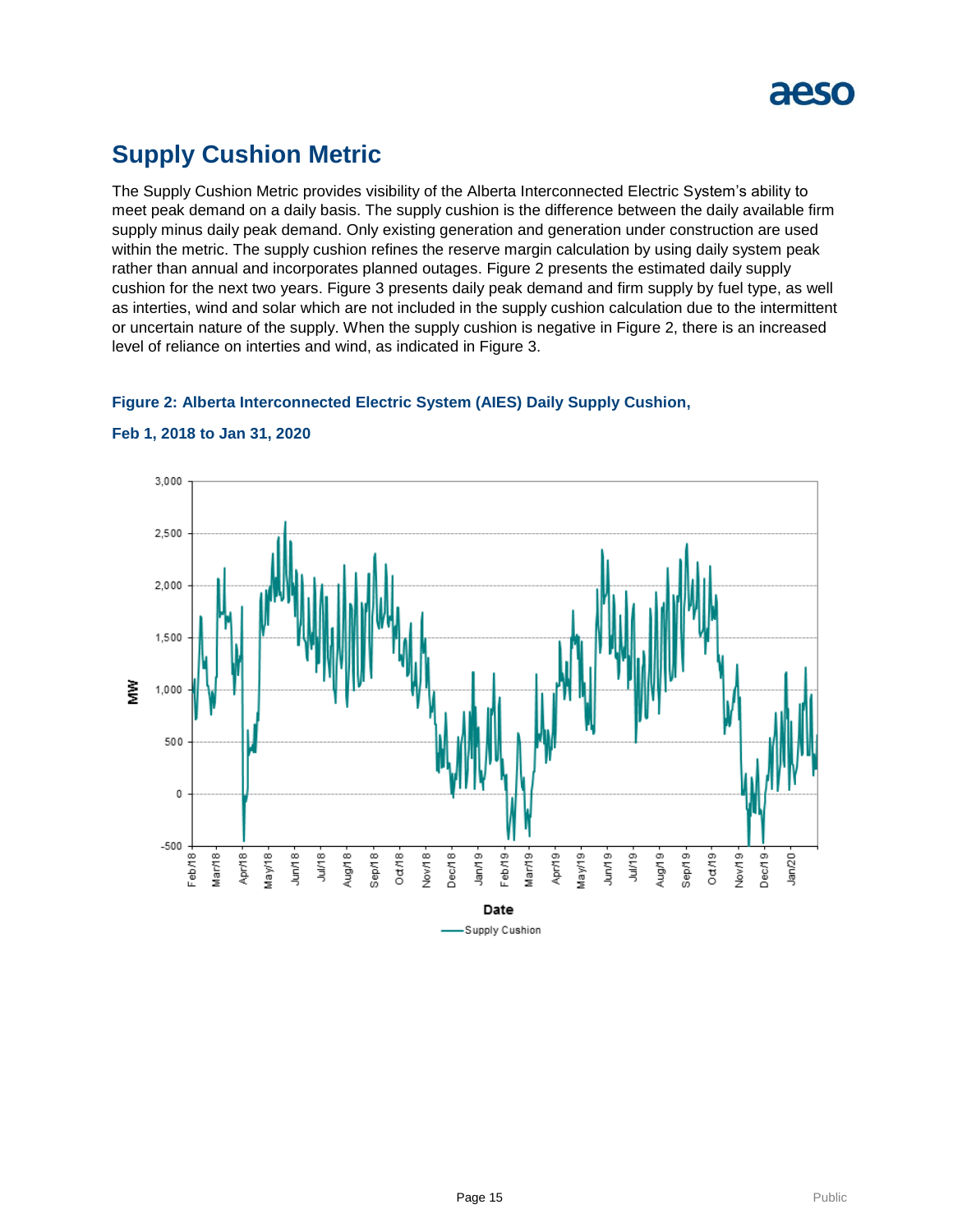

### **Figure 3: Alberta Interconnected Electric System (AIES) Daily Peak Demand and Available Supply, Feb 1, 2018 to Jan 31, 2020**



Outage information as of Jan 15, 2018